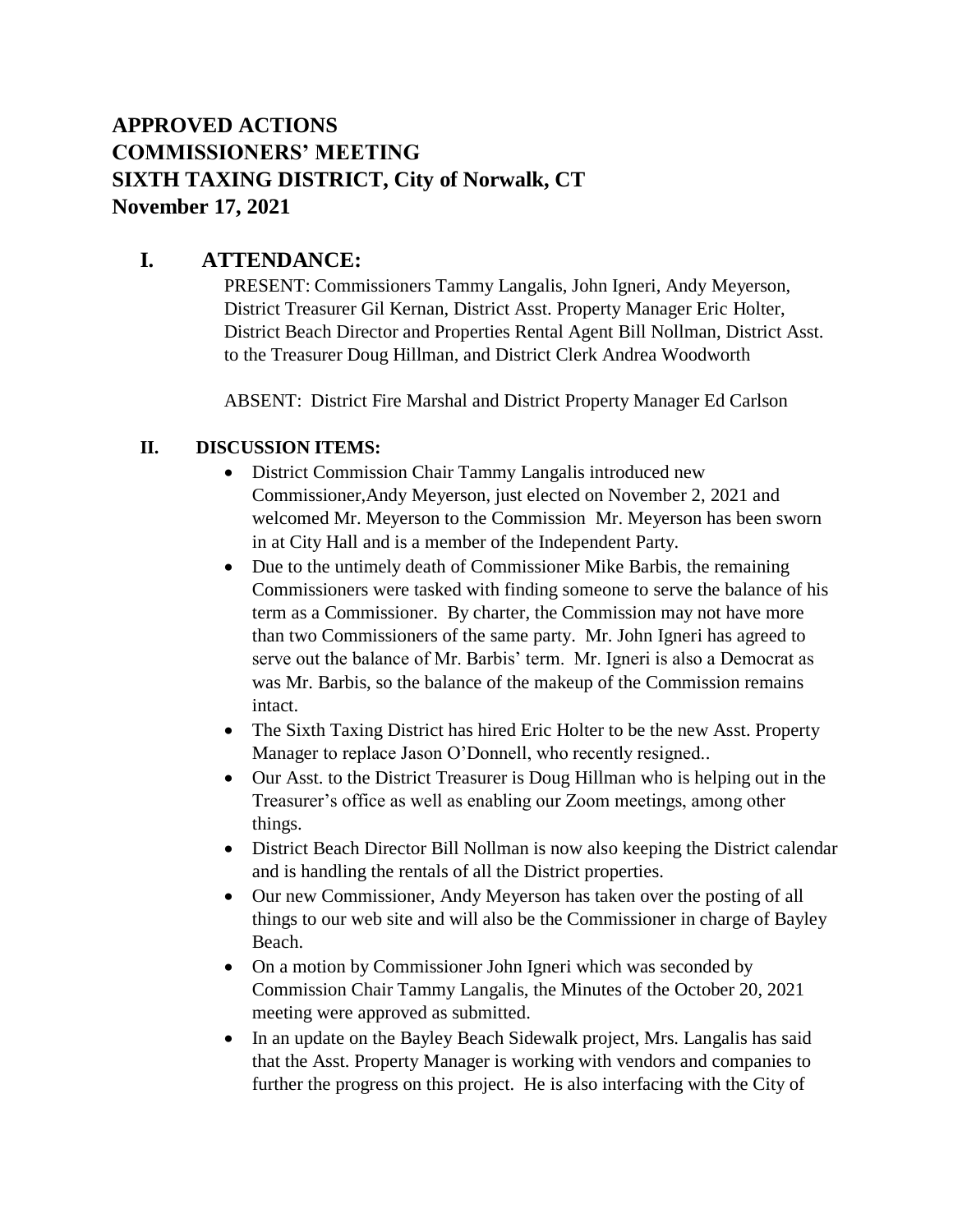#### **APPROVED ACTIONS – November 17, 2021 Sixth Taxing District Commissioners' Meeting Page 2**

- Norwalk, especially the Dept. of Public Works and the Planning and Zoning Commission.
- In an agreement with the Roton Point Club, the 6TD will remove the privet hedge adjacent the tennis courts at Bayley Beach. They will be replaced with appropriate plantings. This will widen the driving lane and make more room for the pedestrian sidewalk.
- In an update on the expansion of the Ambler Lot, Commissioners Langalis and Igneri have with our counsel and are ironing out some language in the easement.
- There was a discussion about the rental fees charged for renting our properties.
- Commissioner John Igneri reported that he is having discussions with the insurance company about the replacement of the new Gazebo.
- Mrs. Langalis asked Bill Nollman, District Beach Director, to submit an end of year report on the 2021 Season at Bayley Beach.
- Commissioner Meyerson had nothing yet to report.
- Commission Chair Tammy Langalis reported that there are steadily more cars parking daily at the RR Station. So far, they don't interfere with the Pickle Ball Courts.
- The Paddle Tennis Association has asked to have fiber optic service at the Warming Hut. They will pay for it.
- District Treasurer Gil Kernan said that the auditors were in the Treasurer's office last week. We expect a clean audit.
- Doug Hillman, Asst. to the District Treasurer said that we're doing about the same as two years ago on the daily parking at the RR Station.
- Mrs. Langalis reminded our new Commissioner, Andy Meyerson, that in addition to the monthly meetings of the Commissioners we have our Annual Meeting and Annual Budget Meeting starting with the Annual Meeting on the first Wednesday in March, beginning at 7:30 p.m.
- Commissioner Igneri asked Eric to let him know what work needs to be done at Pinkney Park.
- Woody Woodworth said that he is retiring as the RCA Santa this year.

### **III. ACTION ITEMS:**

• The Minutes of the October 20, 2021 meeting were approved as submitted.